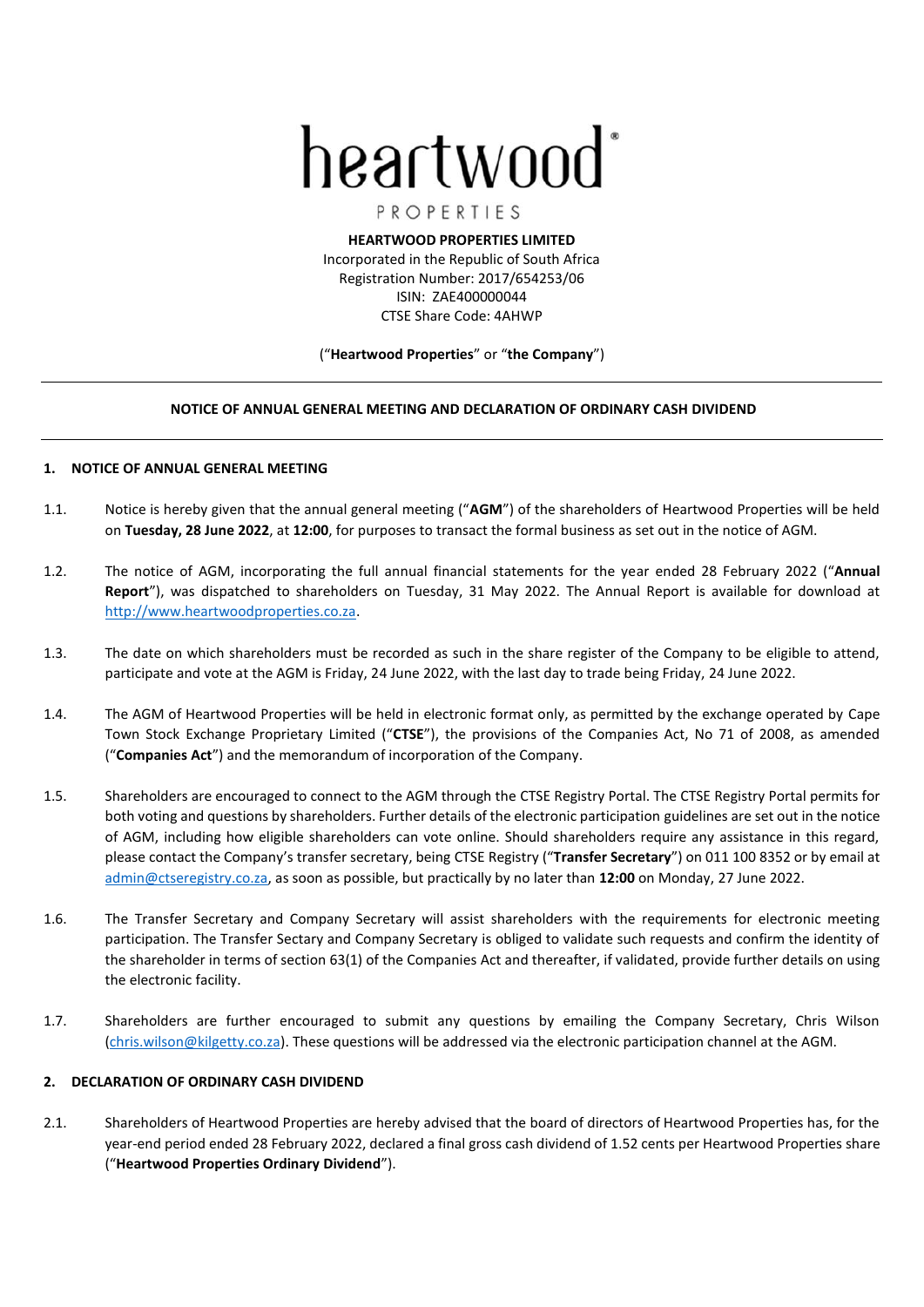- 2.2. The Heartwood Properties Ordinary Dividend will be payable to Shareholders who are recorded as such in the Company's share register at the close of business on the record date specified in the timetable in paragraph [2.3](#page-1-0) below. The number of ordinary shares in issue as at the date of declaration of the Heartwood Properties Ordinary Dividend is 131 051 161 (one hundred thirty-one million fifty-one thousand one hundred sixty-one).
- <span id="page-1-0"></span>2.3. The salient dates and times applicable to the Heartwood Properties Ordinary Dividend is as follows:

| <b>Declaration Date</b>             | Tuesday, 31 May 2022   |
|-------------------------------------|------------------------|
| <b>Finalisation Date</b>            | Monday, 6 June 2022    |
| <b>Public Holiday</b>               | Thursday, 16 June 2022 |
| Last day to trade cum dividend      | Friday, 17 June 2022   |
| <b>Record Date</b>                  | Friday, 17 June 2022   |
| Shares commence trading ex-dividend | Monday, 20 June 2022   |
| <b>Payment Date</b>                 | Monday, 20 June 2022   |

- 2.4. In accordance with paragraph 11.49 and 11.50 of the CTSE Listing Requirements, the following additional information is disclosed:
- 2.4.1. the local dividend withholding tax rate is 20% (twenty percent) and applicable to shareholders not exempted as such;
- 2.4.2. shareholders holding their Heartwood Properties Share from a foreign jurisdiction might be subject to a different withholding tax rate;
- 2.4.3. the Heartwood Properties Ordinary Dividend will be paid from retained earnings;
- 2.4.4. the gross Heartwood Properties Ordinary Dividend amount to be used in determining the dividends tax is [1.52]cents per Heartwood Properties Share. The Heartwood Properties Ordinary Dividend amount is payable in full to shareholders exempt from dividends tax;
- 2.4.5. the dividends tax to be withheld by the Company is equal to 0.304 cents per Heartwood Properties Share;
- 2.4.6. the net Heartwood Properties Ordinary Dividend amount is 1.216 cents per Heartwood Properties Share for shareholders not exempt from dividends tax;
- 2.4.7. Heartwood Properties has 131 051 161 (one hundred thirty-one million fifty-one thousand one hundred sixty-one). ordinary shares in issue as at the date of this declaration announcement; and
- 2.4.8. the Company has no treasury shares.
- 2.5. Tax implications:
- 2.5.1. Heartwood Properties' income tax reference number is: 9627959175; and
- 2.5.2. To the extent that Shareholders are in any doubt as to the tax implications of the Heartwood Properties Ordinary Dividend, such shareholders are encouraged to consult their professional advisors for individual advice.
- 2.6. Payment of the Heartwood Properties Ordinary Dividend:

Shareholders are advised that the payment of the Heartwood Properties Ordinary Dividend will be done via the CTSE Registry Services Proprietary Limited ("**CTSE Registry**") platform into Shareholders' share trading accounts.

2.7. Shareholders who have opened a share trading account with an authorised user are hereby reminded that for the dividends to be paid to their respective bank accounts, an instruction to do so should be given to the authorised user before any payments will be made.